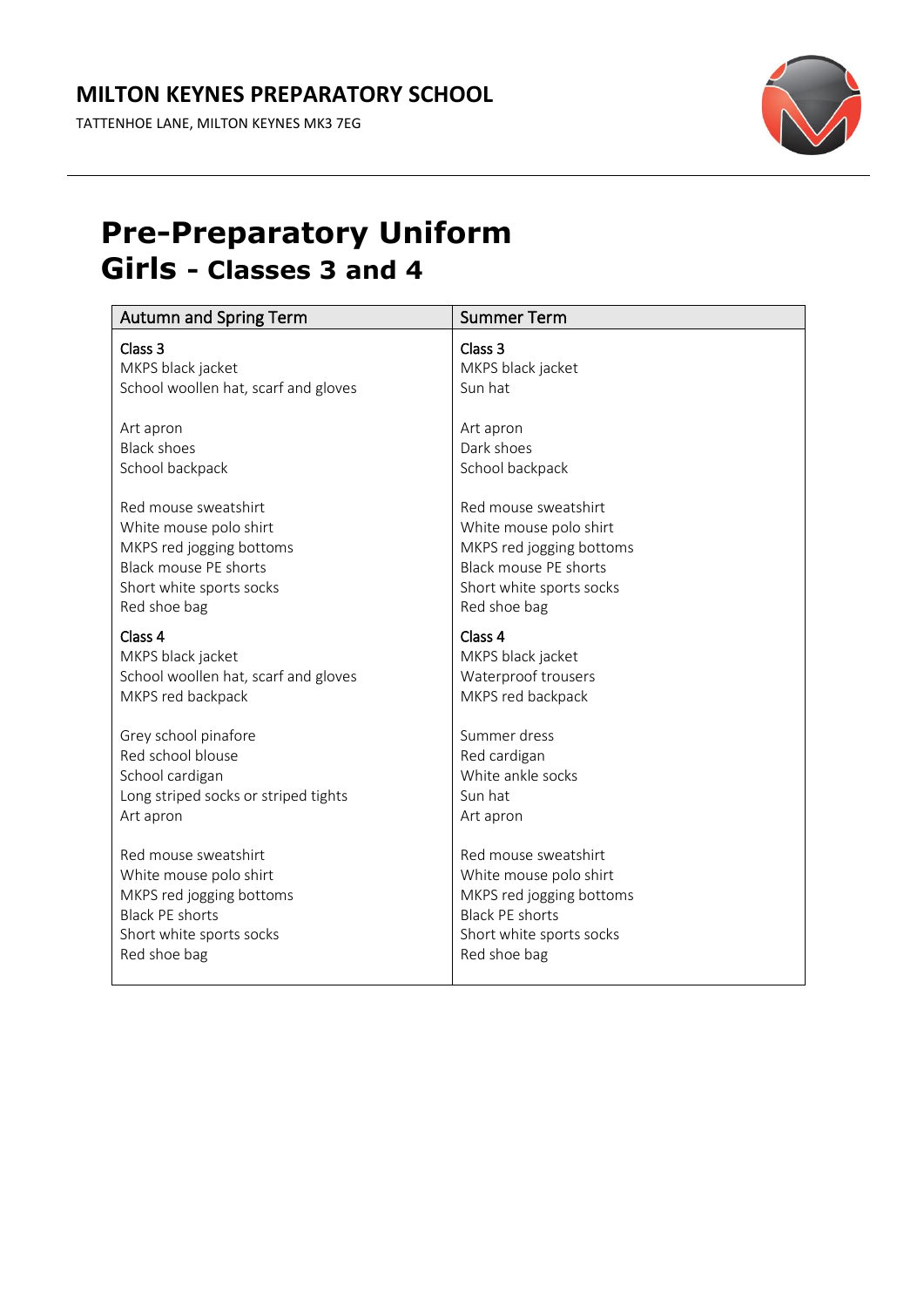#### **MILTON KEYNES PREPARATORY SCHOOL**

TATTENHOE LANE, MILTON KEYNES MK3 7EG



### **Pre-Preparatory Uniform Boys - Classes 3 and 4**

| <b>Autumn and Spring Term</b>                                                                           | <b>Summer Term</b>                                                                                               |
|---------------------------------------------------------------------------------------------------------|------------------------------------------------------------------------------------------------------------------|
| Class 3                                                                                                 | Class 3                                                                                                          |
| MKPS black jacket                                                                                       | MKPS black jacket                                                                                                |
| School woollen hat, scarf and gloves                                                                    | School sun hat                                                                                                   |
| Art apron<br>MKPS red backpack                                                                          | Sun hat<br>Art apron<br>MKPS red backpack                                                                        |
| Red mouse sweatshirt                                                                                    | Red mouse sweatshirt                                                                                             |
| White mouse polo shirt                                                                                  | White mouse polo shirt                                                                                           |
| MKPS red jogging bottoms                                                                                | MKPS red jogging bottoms                                                                                         |
| <b>Black mouse PE shorts</b>                                                                            | <b>Black mouse PE shorts</b>                                                                                     |
| Short white sports socks                                                                                | Short white sports socks                                                                                         |
| Red shoe bag                                                                                            | Red shoe bag                                                                                                     |
| Class 4                                                                                                 | Class 4                                                                                                          |
| MKPS black jacket                                                                                       | MKPS black jacket                                                                                                |
| School woollen hat, scarf and gloves                                                                    | Waterproof trousers                                                                                              |
| MKPS red backpack                                                                                       | MKPS red backpack                                                                                                |
| Grey cord shorts<br>Red long sleeved shirt<br>School striped sweater<br>Long striped socks<br>Art apron | Grey cord shorts<br>Red mouse tee shirt<br>School striped sweater<br>Short striped socks<br>Art apron<br>Sun hat |
| Red mouse sweatshirt                                                                                    | Red mouse sweatshirt                                                                                             |
| White mouse polo shirt                                                                                  | White mouse polo shirt                                                                                           |
| MKPS red jogging bottoms                                                                                | MKPS red jogging bottoms                                                                                         |
| Black mouse PE shorts                                                                                   | <b>Black mouse PE shorts</b>                                                                                     |
| Short white sports socks                                                                                | Short white sports socks                                                                                         |
| Red shoe bag                                                                                            | Red shoe bag                                                                                                     |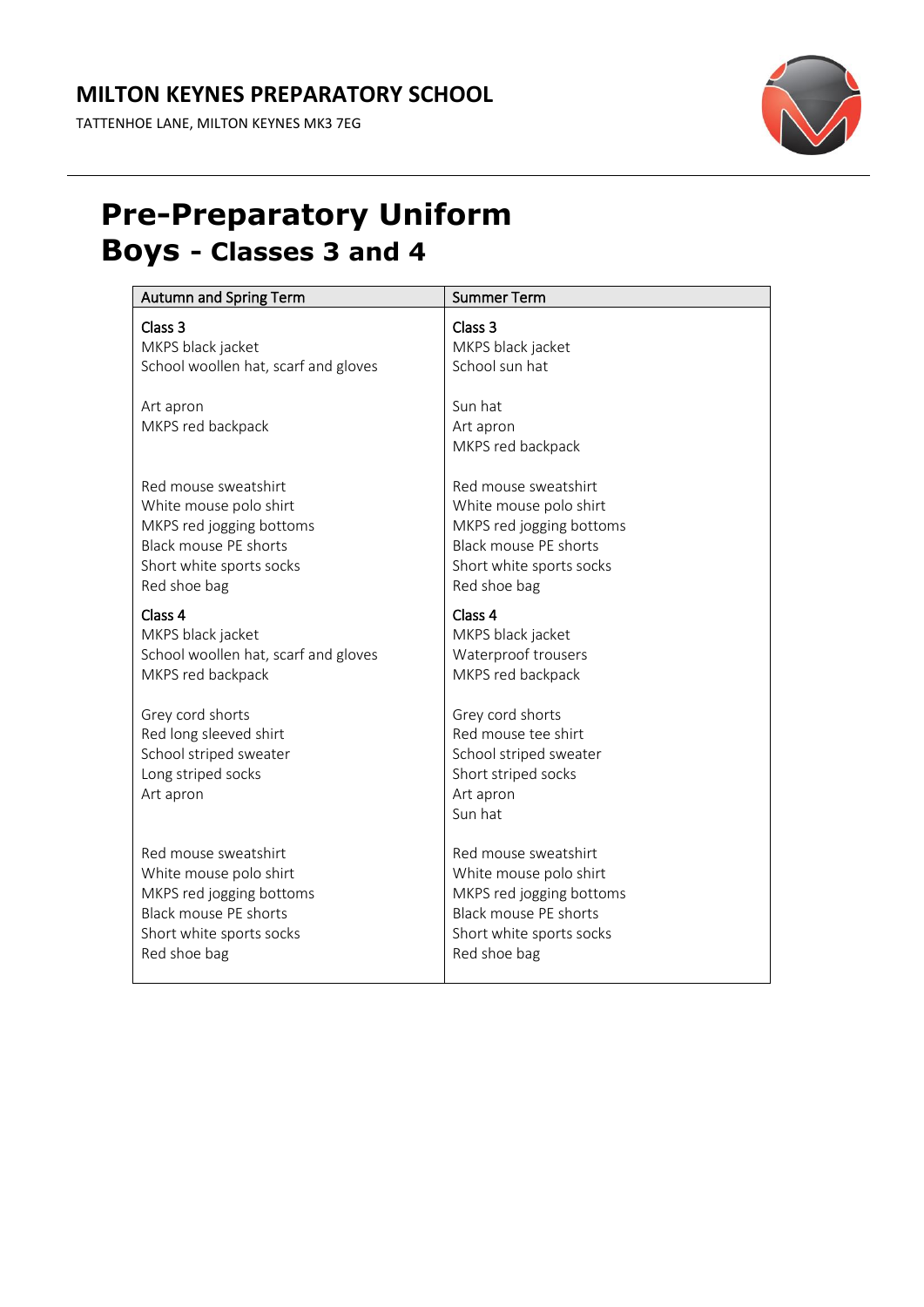TATTENHOE LANE, MILTON KEYNES MK3 7EG



# **Pre-Preparatory Uniform Girls - Classes 5, 6 and 7**

(Reception, Year 1 and Year 2)

| <b>Autumn &amp; Spring Terms</b>                                                                                    | <b>Summer Term</b>                                                          |
|---------------------------------------------------------------------------------------------------------------------|-----------------------------------------------------------------------------|
| Classes 5, 6 and 7<br>Grey blazer<br>School woollen hat, scarf and gloves<br>MKPS black jacket<br>MKPS red backpack | Classes 5, 6 and 7<br>Grey blazer<br>MKPS black jacket<br>MKPS red backpack |
| Grey school pinafore                                                                                                | Summer dress                                                                |
| Red school blouse                                                                                                   | School cardigan                                                             |
| School cardigan                                                                                                     | White ankle socks                                                           |
| Long striped socks or striped tights                                                                                | School sun hat                                                              |
| Art apron                                                                                                           | Art apron                                                                   |
| MKPS red sweatshirt                                                                                                 | MKPS red sweatshirt                                                         |
| MKPS red PE shirt                                                                                                   | MKPS red PE shirt                                                           |
| MKPS red jogging bottoms                                                                                            | MKPS red jogging bottoms                                                    |
| <b>Black PE shorts</b>                                                                                              | <b>Black PE shorts</b>                                                      |
| Black base layer top and bottoms                                                                                    | Black base layer top and bottoms                                            |
| Short white sports socks                                                                                            | Short white sports socks                                                    |
| Long black and red sports socks                                                                                     | Long black and red sports socks                                             |
| Red shoe bag                                                                                                        | Red shoe bag                                                                |
| Wellington boot bag*                                                                                                | Wellington boot bag*                                                        |
| <b>Class 6 &amp; 7</b>                                                                                              | <b>Class 6 &amp; 7</b>                                                      |
| House polo shirt                                                                                                    | House polo shirt                                                            |
| Class <sub>7</sub>                                                                                                  | Class <sub>7</sub>                                                          |
| MKPS sports bag                                                                                                     | MKPS sports bag                                                             |
| MKPS swimming bag*                                                                                                  | MKPS swimming bag*                                                          |
| MKPS black swimming costume                                                                                         | MKPS black swimming costume                                                 |